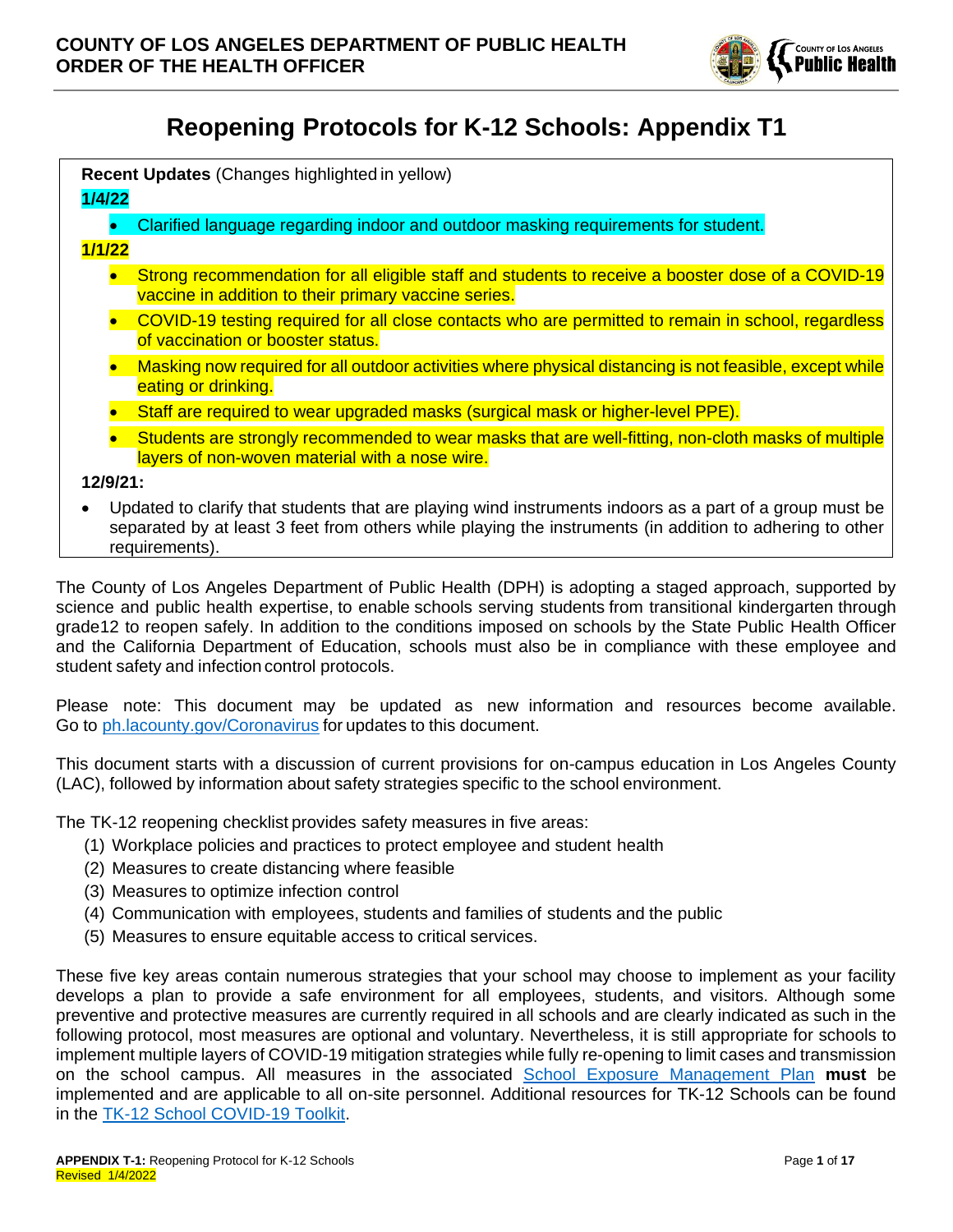

#### **General Reopening Guidance for All Schools At this time, all schools are permitted to reopen for all students in any grades TK – 12.**

**Note for childcare programs located in schools**. Local Education Agencies (LEAs) and schools that offer day care services for children on school campuses should refer to DPH [Guidance for ECE Providers.](http://www.ph.lacounty.gov/media/Coronavirus/docs/education/GuidanceEarlyChildhoodEducation.pdf)

### **COVID-19 VACCINATION IS THE FIRST LINE OF DEFENSE**

Achieving a high vaccination rate on your school campus is the first and best way to lower risk of infection and transmission at your school, greatly decrease risk of severe illness, hospitalization, and death in those who are fully vaccinated, and provide an additional layer of protection for those who cannot be fully vaccinated, are immunocompromised, or have underlying health conditions. For this reason, in addition to all requirements and recommendations written in this protocol, schools are urged to adopt strategies that normalize, promote, and facilitate COVID-19 vaccination and booster doses for all eligible staff and students on your campus. Please see [LACDPH Vaccine Clinic Toolkit for Schools,](http://publichealth.lacounty.gov/acd/ncorona2019/educationtoolkit/schoolvaccination/) a step-by-step guide with best practices for hosting a school-based vaccine clinic. Also be aware that a [Health Officer Order](https://www.cdph.ca.gov/Programs/CID/DCDC/Pages/COVID-19/Order-of-the-State-Public-Health-Officer-Vaccine-Verification-for-Workers-in-Schools.aspx) issued by the State of California on August 11, 2021 requires all school staff to either show proof of full vaccination or be tested at least once per week. The State also announced that students will be required to be vaccinated for in person learning starting the term following full FDA approval of the vaccine for their grade span (7-12 and K-6).

|                                                                                   | TK to Grade 12 Reopening Checklist                                                                |
|-----------------------------------------------------------------------------------|---------------------------------------------------------------------------------------------------|
| <b>Institution name:</b>                                                          | <b>PUENTE Charter School</b>                                                                      |
| Address:                                                                          | 501 S. Boyle Ave. Los Angeles, Ca 90033                                                           |
| Maximum Occupancy, per Fire Code: 364                                             |                                                                                                   |
| Approximate total square footage of<br>space open to faculty and/or<br>students:  | 15,274 sq. ft.                                                                                    |
| support resumption of in person services for students:<br>28                      | Estimated total number of administrators, teachers, and other employees that will be returning to |
| Estimated total number of students that will return per grade (if none, enter 0): |                                                                                                   |
| 50<br>Κ.<br>TK:                                                                   | 5:<br>3:                                                                                          |

**NOTE:** The terms "employees" and "staff" are used in these protocols to refer to individuals who work in a school facility in any capacity associated with teaching, coaching, student support, provision of therapies or personal assistance to individual students, facility cleaning or maintenance, administration, or any other activity required for the school to function. "Employees" or "staff" may include individuals who are: paid directly by the relevant school system, paid by entities acting as contractors to the school, paid by outside entities acting in collaboration with the school to serve students, paid by third parties to provide individual student services, or unpaid volunteers

**6: 7: 8: 9: 10: 11: 12:**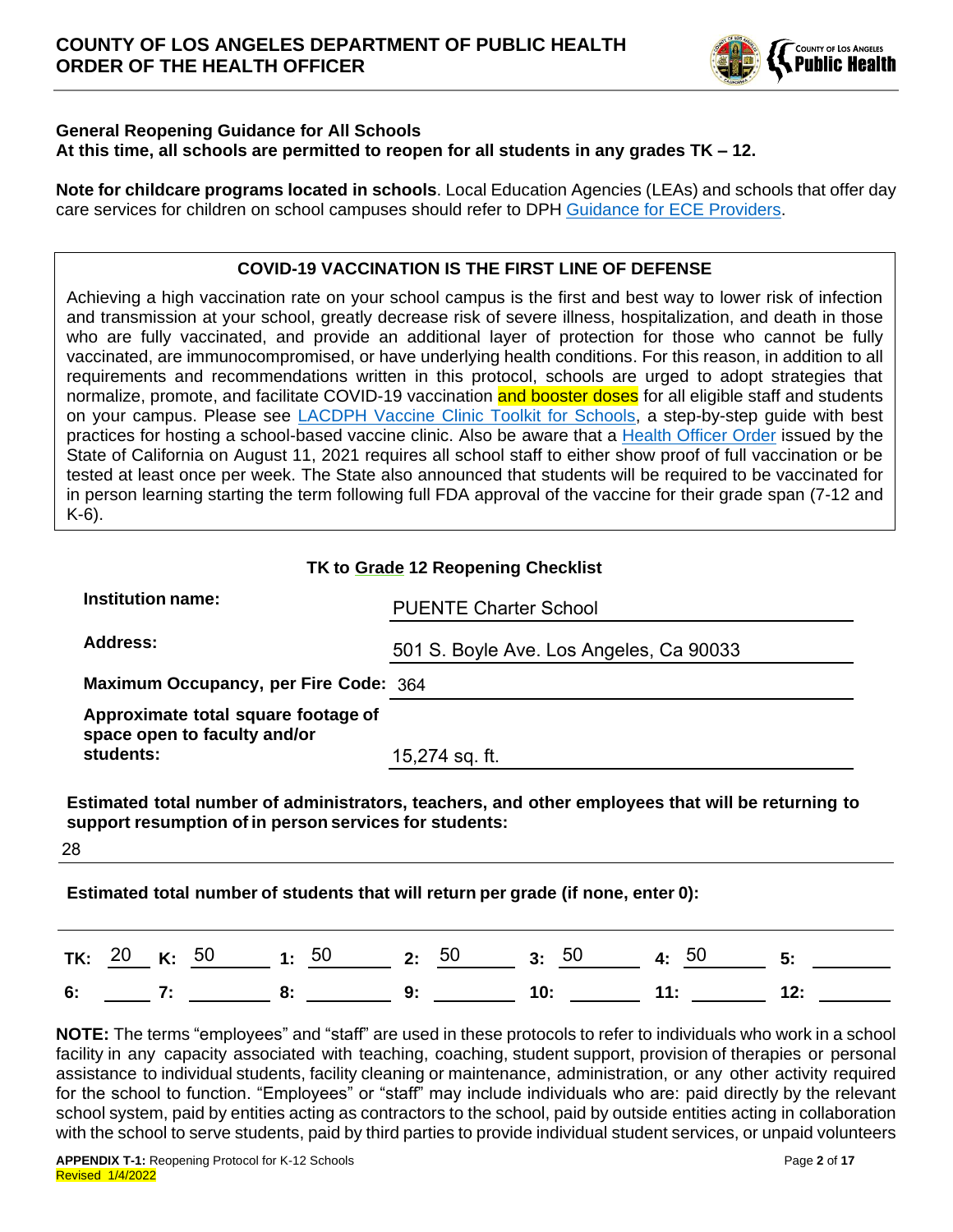

acting under school direction to carry out essential functions. The term "parents" is used in these protocols to refer to any persons serving as caregivers or guardians to students.

### **A. WORKPLACE POLICIES AND PRACTICES TO PROTECT STAFF ("EMPLOYEES") AND STUDENTS (CHECK ALL THAT APPLY)**

The school must have a COVID-19 Containment, Response and Control Plan that describes the school's comprehensive approach to preventing and containing the spread of COVID-19 on campus. The Plan includes, but is not limited to the following elements:

❑ A designated COVID-19 Compliance Team that is responsible for establishing and enforcing all COVID-19 safety protocols and ensuring that staff and students receive education about COVID-19. One member of this team is designated as a liaison to DPH in the event of an outbreak on campus.

 $\blacktriangleright$  A plan or protocol, for steps that will be taken immediately upon notification of school officials that any member of the school community (faculty, staff, student, or visitor) tests positive for COVID-19.

- $\blacktriangleright$  The plan addresses:
	- Immediate separation of the case from the school community to self-isolation at home if notification occurs while the case is on-site. The plan must allow for temporary, on-site isolation of the case if arrangements are needed for the person's return to their home.
	- Fact sheets or other informational materials that are to be given to the case (or appropriate family member/s if the case is a child) covering regulations governing self-isolation and links to sites with further information.

■ A plan or protocol to initiate a [School Exposure Management Plan](http://www.ph.lacounty.gov/media/Coronavirus/docs/protocols/ExposureManagementPlan_K12Schools.pdf) consistent with DPH guidance that outlines procedures for:

- Isolation of case(s);
- Identification of persons exposed to cases at school;
- Quarantine of exposed unvaccinated employees and/or students; and
- Assurance of access to testing for all exposed individuals within the school, regardless of vaccination status, as the basis for further control measures.
- Notification to DPH of all confirmed cases of COVID-19 disease among employees and children who had been at school at any point within 14 days prior to the illness onset date. The illness onset date is the COVID-19 test date or Symptom Onset Date of the infected person, whichever is earlier. Reporting of cases should be done within 1 business day of the school's notification of the case. This can be completed online using the secure web application: http://www.redcap.link/lacdph. [educationsector.covidreport](http://www.redcap.link/lacdph.educationsector.covidreport) or by downloading and completing the [COVID-19 Case and Contact Line](http://publichealth.lacounty.gov/acd/Diseases/EpiForms/COVID_OBlinelist_Education_Sector.xlsm)  [List for the Education Sector](http://publichealth.lacounty.gov/acd/Diseases/EpiForms/COVID_OBlinelist_Education_Sector.xlsm) and sending it to [ACDC-Education@ph.lacounty.gov.](mailto:ACDC-Education@ph.lacounty.gov)
- $\blacktriangledown$  A plan to immediately report a cluster of cases (3 or more cases within 14 days) to the Department of Public Health. This can be done using the same reporting options described above: (1) submitting the report online at <http://www.redcap.link/lacdph.educationsector.covidreport> or (2) completing the [COVID-19 Case and](http://publichealth.lacounty.gov/acd/Diseases/EpiForms/COVID_OBlinelist_Education_Sector.xlsm)  [Contact Line List for the Education Sector](http://publichealth.lacounty.gov/acd/Diseases/EpiForms/COVID_OBlinelist_Education_Sector.xlsm) and emailing it to [ACDC-Education@ph.lacounty.gov.](mailto:ACDC-Education@ph.lacounty.gov) The Department of Public Health will work with the school to determine whether the cluster is an outbreak that will require a public health outbreak response.
- $\blacktriangledown$  Contingency plans for full or partial closure of in-person school operations if that should become necessary based on an outbreak in the school or community.

 $\blacktriangledown$  A plan or protocol for incorporating COVID-19 testing into regular school operations.

• At a minimum the plan should describe the strategy for ensuring access to testing for students or employees who are symptomatic or have known or suspected exposure to an individual infected with SARS-CoV-2. Note that current Cal/OSHA COVID-19 Prevention Emergency Temporary Standards [\(Cal/OSHA ETS\)](https://www.dir.ca.gov/dosh/coronavirus/ETS.html) requires employers to offer testing at no cost to employees during paid time for: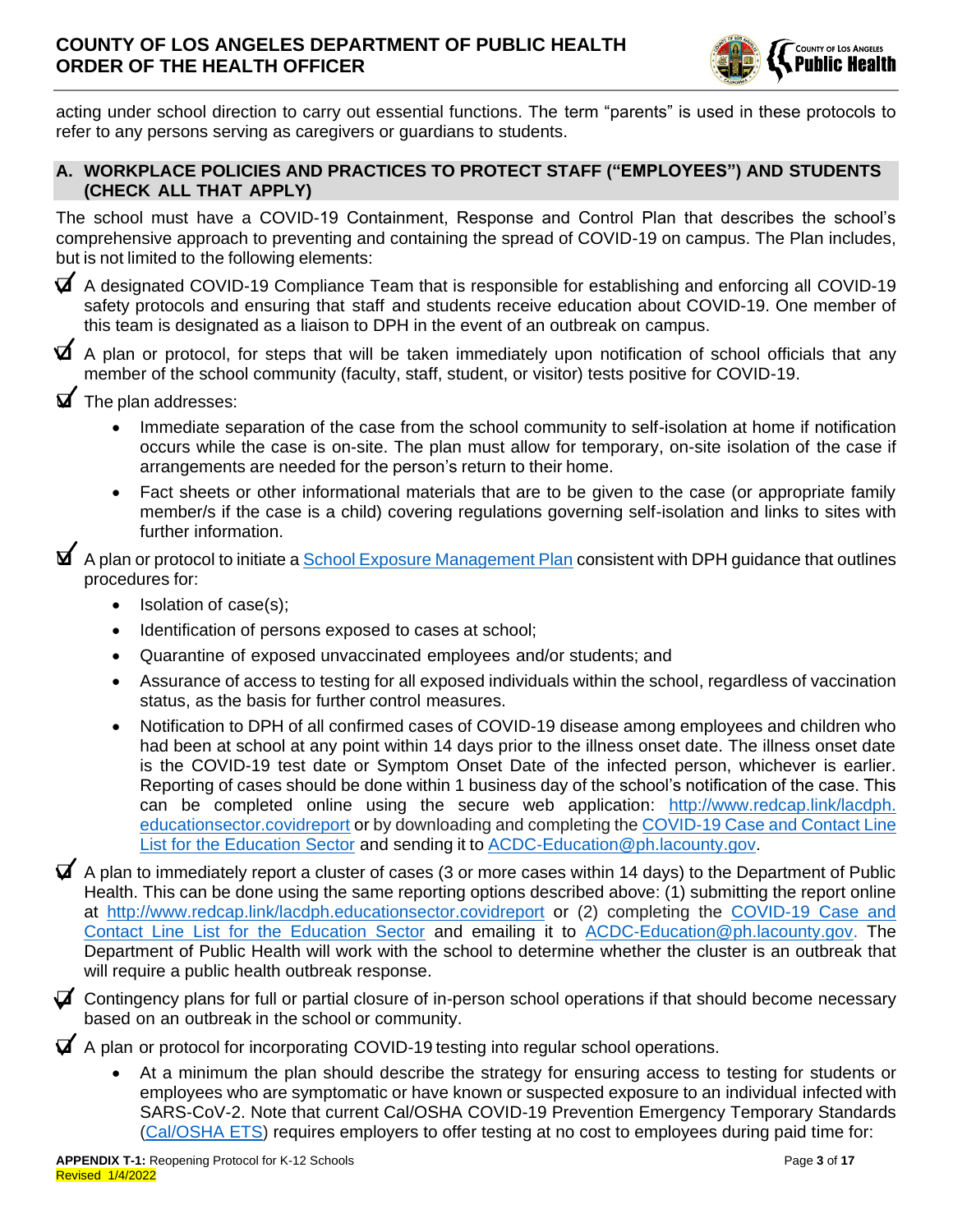

- o Symptomatic unvaccinated employees, regardless of whether there is a known exposure.
- o Unvaccinated employees after an exposure.
- o Vaccinated employees after an exposure if they develop symptoms.
- o Unvaccinated employees in an outbreak (3 or more employee cases).
- o All employees in a major outbreak (20 or more employee cases).
- At this time, testing is required for all staff and students who are close contacts and who remain in school after exposure, including those who are fully up to date on vaccination and booster doses, as well as those students not up to date but permitted to continue to participate in their academic activities per modified quarantine. Full compliance with this directive is expected to occur no later than two weeks after the post-holiday reopening date of the school or district For details of changes to and implementation of isolation and quarantine rules, refer to [Appendix T2: Exposure Management Plan for](http://publichealth.lacounty.gov/media/Coronavirus/docs/protocols/ExposureManagementPlan_K12Schools.pdf)  [K-12 Schools](http://publichealth.lacounty.gov/media/Coronavirus/docs/protocols/ExposureManagementPlan_K12Schools.pdf)
	- In addition, the school should consider a strategy for periodic testing for asymptomatic individuals with no known exposure. The California Department of Public Health (CDPH) is not requiring any particular frequency or procedure for asymptomatic testing at this time. However, the state has put into place support for specific testing cadences through supplemental testing supplies, shipment, laboratory capacity, enrollment and reporting technology, training, and assistance with insurance reimbursement. Schools are advised to access information and resources regarding school-centered testing at the state's Safe [Schools for All hub.](https://schools.covid19.ca.gov/) In times of high rates of community transmission, LA County recommends that periodic testing include fully vaccinated individuals where resources allow. Note at this time given the dynamics of the current pandemic surge and the increased infectivity of the omicron variant, screening testing has become increasingly important as a mitigation strategy to limit in-school transmission. Universal screening testing is still not required in this protocol but is strongly recommended as a strategy to prioritize.
	- The plan must provide that all testing results will be reported to the Department of Public Health.
	- Please note: Screening testing is not recommended for persons who have recovered from laboratory confirmed COVID-19 within the past 90 days and are asymptomatic.
- ❑ Consider assigning vulnerable employees (employees not yet fully vaccinated who are above age 65 and/or with chronic health conditions that would place them at high risk if infected) work that can be done from home when feasible. Employees in this category should discuss any concerns with their healthcare provider or occupational health services to make appropriate decisions on returning to the workplace.
- $\triangledown$  Consider reconfiguration of work processes to the extent consistent with academic requirements and student needs to increase opportunities for employees to work from home.
- $\blacktriangledown$  All employees have been told not to come to work if sick or if they have been exposed to a person who has COVID-19. School officials have provided information to employees regarding employer or [government](https://www.labor.ca.gov/coronavirus2019/#chart)  [sponsored leave benefits.](https://www.labor.ca.gov/coronavirus2019/#chart)
- $\blacktriangleright$  Use of school facilities for non-school purposes (community meeting or events, on-site clinic visits by people who are neither students nor staff, etc.) is permitted. Use of indoor school facilities provides more risk of contamination of indoor air and surfaces and care should be taken to avoid unnecessary exposure for regular school employees and students. Routine cleaning after use of indoor facilities by non-school groups is recommended. Use of outdoor athletic fields by non-school youth sports teams, leagues, or clubs is permitted as long as care is taken to avoid unnecessary exposures for regular school employees and students.
- $\blacktriangledown$  [Employee screenings](http://www.ph.lacounty.gov/media/Coronavirus/docs/business/EntryScreening.pdf) are recommended to be conducted before employees may enter the workspace. Entry screening should include a check-in concerning cough, shortness of breath, difficulty breathing and fever or chills and if the employee is currently under isolation or quarantine orders. Temperature checks are recommended if feasible.
	- These screenings can be done in-person upon arrival at the site or remotely before arrival using a digital app or other verifiable approach.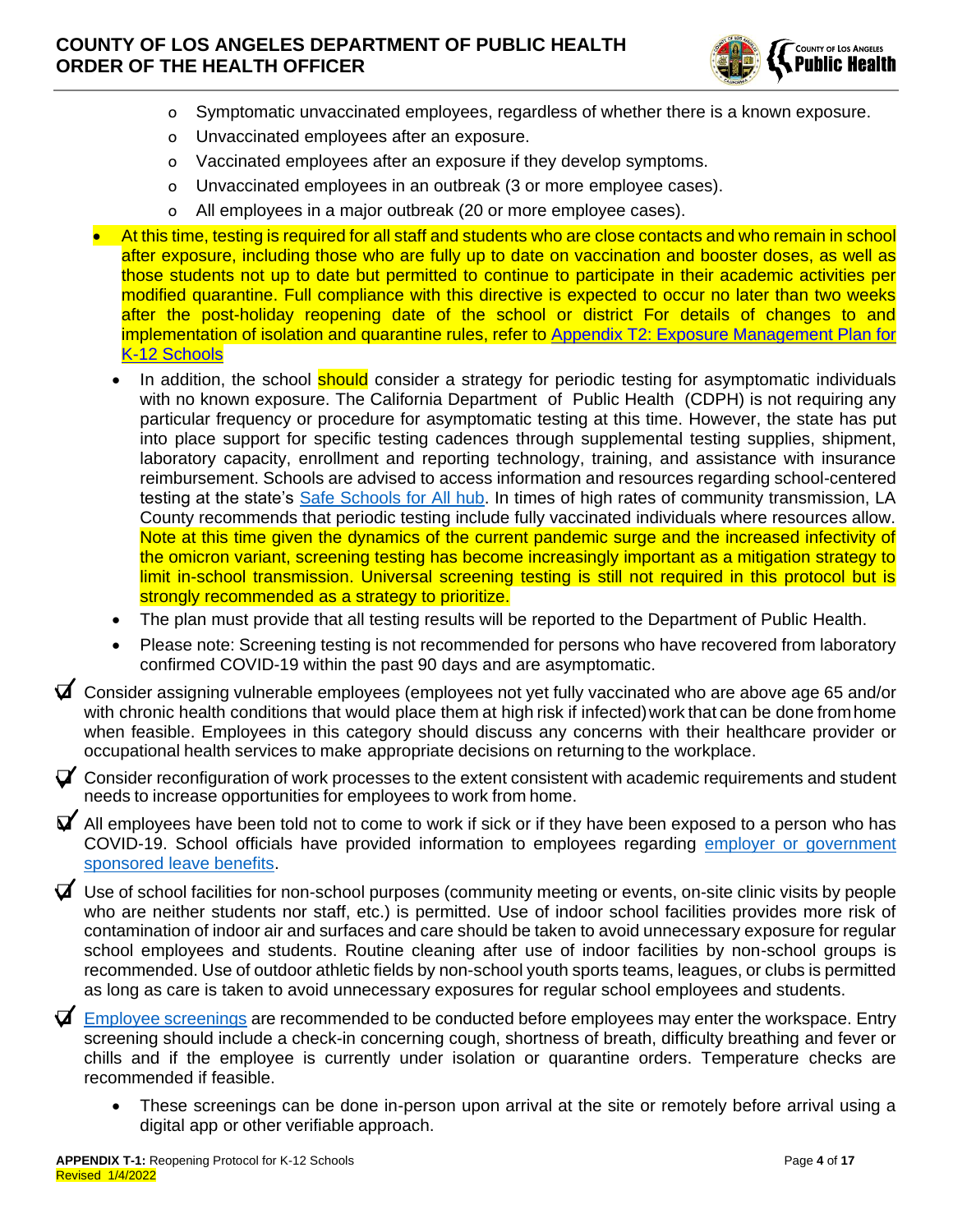

• Note that current [Cal/OSHA ETS](https://www.dir.ca.gov/dosh/coronavirus/ETS.html) requires employers to exclude employees from the workplace who have COVID-19 symptoms and/or are not fully vaccinated and have had a close contact. Cal/OSHA does not prescribe any particular method of employee screening but implementing some method as recommended will assist in compliance with the current ETS.

❑ Masking is required for anyone entering school buildings or transports (school buses as well as school buildings) who has contact with others (students, parents, or other employees).

- Employees who have contact with others are offered, at no cost, an appropriate face mask that covers the nose and mouth. The mask must be worn by the employee at all times during the workday and is in contact or likely to come into contact with others. Employees who have been instructed by their medical provider that they should not wear a face mask must wear a face shield with a drape on the bottom edge, as long as their condition permits it. A drape that is form fitting under the chin is preferred. Masks with one-way valves must not be used.
- Employees who are exempt from wearing a mask **must** undergo COVID-19 testing at least twice per week unless the employee provides proof of full vaccination status against COVID-19 and proof of receipt of booster dose once they become eligible. In times of high rates of community transmission, LA County recommends that this periodic testing also include fully vaccinated individuals with or without booster doses where resources allow.
- **Requirement to provide upgraded masks to all school employees:** At this time, all school employees, as defined above, must wear surgical-grade masks (also referred to as medical procedure masks) or higher-level PPE (e.g., KN95 or N95 respirator masks). For those wearing surgical masks, double masking, with a cloth face covering worn over the surgical mask, is recommended for enhanced protection. Cloth face coverings alone are no longer acceptable, as they do not provide the same level of source control or personal protection as a proper surgical mask or higher-level PPE. Full compliance with this directive is expected to occur no later than two weeks after the post-holiday reopening date of the school or district
- Employers are required to provide, upon request, respirators to any unvaccinated employee along with instructions on how to ensure the mask fits appropriately.
- All staff **must** wear a face mask at all times when indoors, except: when working alone in private offices with closed doors; when they are the **only** individual present in a larger open workspace for multiple employees; or when eating or drinking.
- All staff are also required to wear masks outdoors on school campuses, except when eating or drinking, when in crowded outdoor settings where distancing cannot be easily and reliably maintained.
- it is strongly recommended but not required that students wear upgraded masks which at a minimum are well-fitting, non-cloth mask of multiple layers of non-woven material with a nose wire. Nothing in this protocol requires that the school provide upgraded masks to its general student population and parental preference should be respected as to the level of PPE the student wears. **However, universal masking with some appropriate type of face covering is still currently required for both indoor and outdoor settings on the school campus**. Exceptions would include when actively eating or drinking and in outdoor settings where physical distancing can be reliably maintained.
- For the most updated LACDPH guidance and information on masking, refer to our [COVID-19 Masks](http://publichealth.lacounty.gov/acd/ncorona2019/masks/) page.
- Alternative protective strategies may be adopted to accommodate students who are on Individualized Education or 504 Plans and who have medical reasons why they cannot use or tolerate a face mask. Students who present appropriate documentation demonstrating a disability or condition that does not allow them to safely wear a mask should wear a face shield with drape at the bottom if their condition allows it. Students with documented conditions that do not accommodate the face shield and drape may request a reasonable accommodation from the school or district. Assessing for exemption due to a medical condition, mental health condition, disability or hearing impairment that prevents wearing a mask, is a medical determination and therefore must be made by a physician,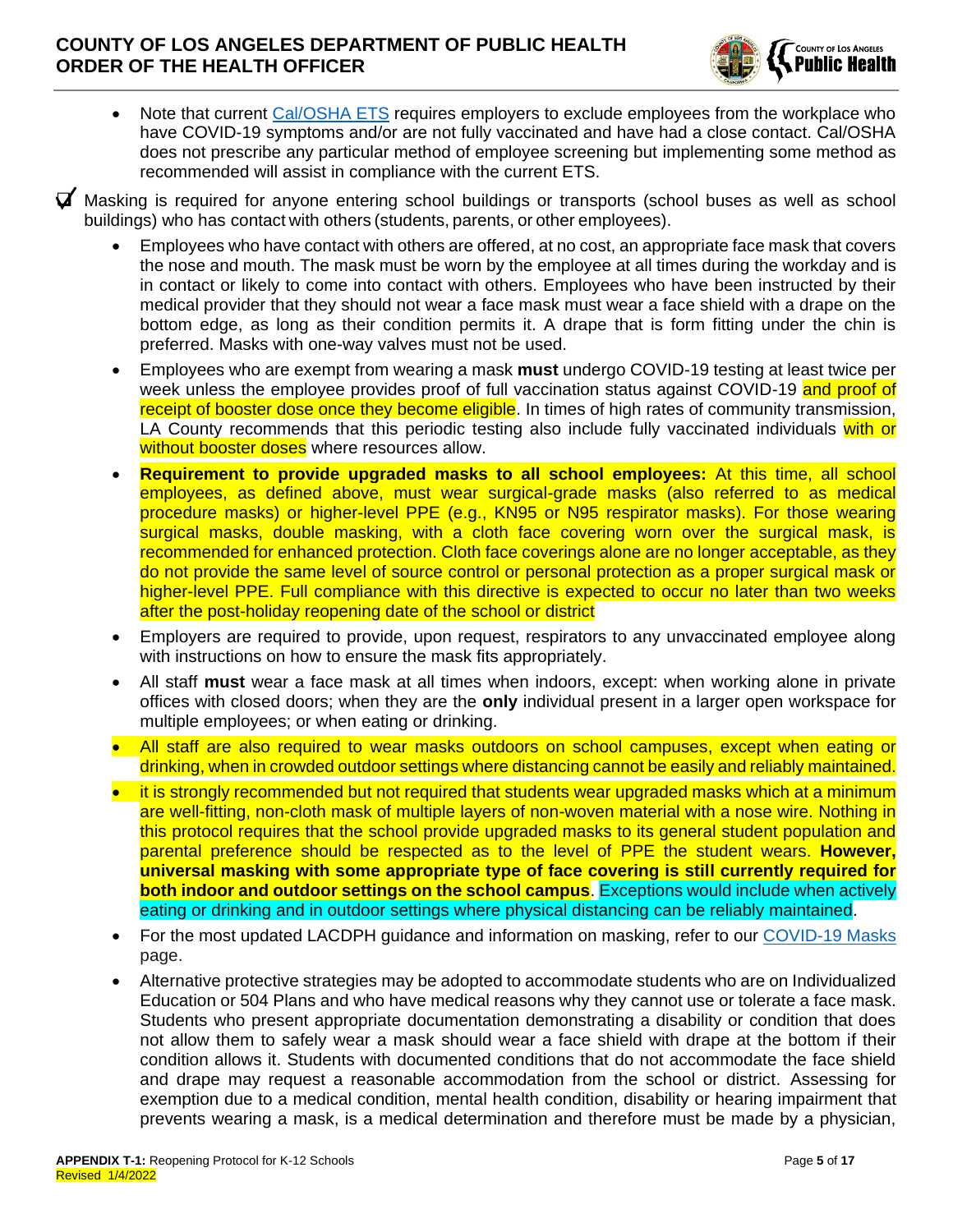

nurse practitioner, or other licensed medical professional practicing under the license of a physician. Self-attestation and parental attestation for mask exemptions due to the aforementioned conditions do not constitute medical determinations. Appropriately documented medical exemptions are the only acceptable reason a student may be excused from the requirement to wear a mask indoors at school. Personal belief or religious exemptions do not apply to masking requirements.

- It is strongly recommended that any student who is exempt from wearing a mask indoors be tested for COVID-19 at least twice a week, unless they provide proof of full vaccination status (and booster status if eligible) against COVID-19. In times of high rates of community transmission, LA County recommends that this periodic testing also include fully vaccinated and boosted individuals where resources allow.
- Public schools should be aware of the requirements in AB 130 to offer independent study programs for the 2021-22 school year.

 $\blacktriangledown$  It is recommended that employees be instructed to wash or replace their face masks daily and parents be instructed to ensure that children have clean face masks.

 $\blacktriangledown$  To ensure that masks are worn consistently and correctly, staff are discouraged from eating or drinking except during their breaks when they are able to safely remove their masks and increase their physical distance from others. Eating or drinking outdoors is best but eating or drinking at a cubicle or workstation indoors is preferred to eating in a breakroom if eating in a cubicle or workstation permits greater distance from and barriers between staff.

 $\blacktriangledown$  Consider increasing space between employees in any room or area used by staff for meals and/or breaks, especially when space will be shared by employees who are not fully vaccinated or whose vaccination status is unknown.

❑ All employees, on-site contractors, vendors, and delivery personnel have been provided instructions regarding required use of face masks when around others indoors.

❑ Break rooms, restrooms, classrooms, and other common areas used or visited by staff are cleaned at the frequency listed below. Routine cleaning is recommended at a frequency no less than once per day during periods of operation but may be done more frequently.

- Break rooms 2 times a day
- Restrooms 2 times a day
- Classrooms 2 times a day
- Laboratories
- Nurse's office
- Counseling and other student support areas 2 times a day
- Front office 2 times a day
- Other offices 2 times a day
- Other (auditorium, gymnasium, library if in use) 2 times a day

❑ High touch areas in staff breakrooms are recommended to be cleaned at least once per day.

It is recommended that hand sanitizer effective against COVID-19 be made available to all employees in or near the following locations (check all that apply):

- Building entrance/s, exit/s
- Central office  $\vee$
- Stairway entrances **v**
- Elevator entry (if applicable) \_\_\_\_\_\_\_\_\_
- Classrooms \_\_\_\_\_\_\_\_\_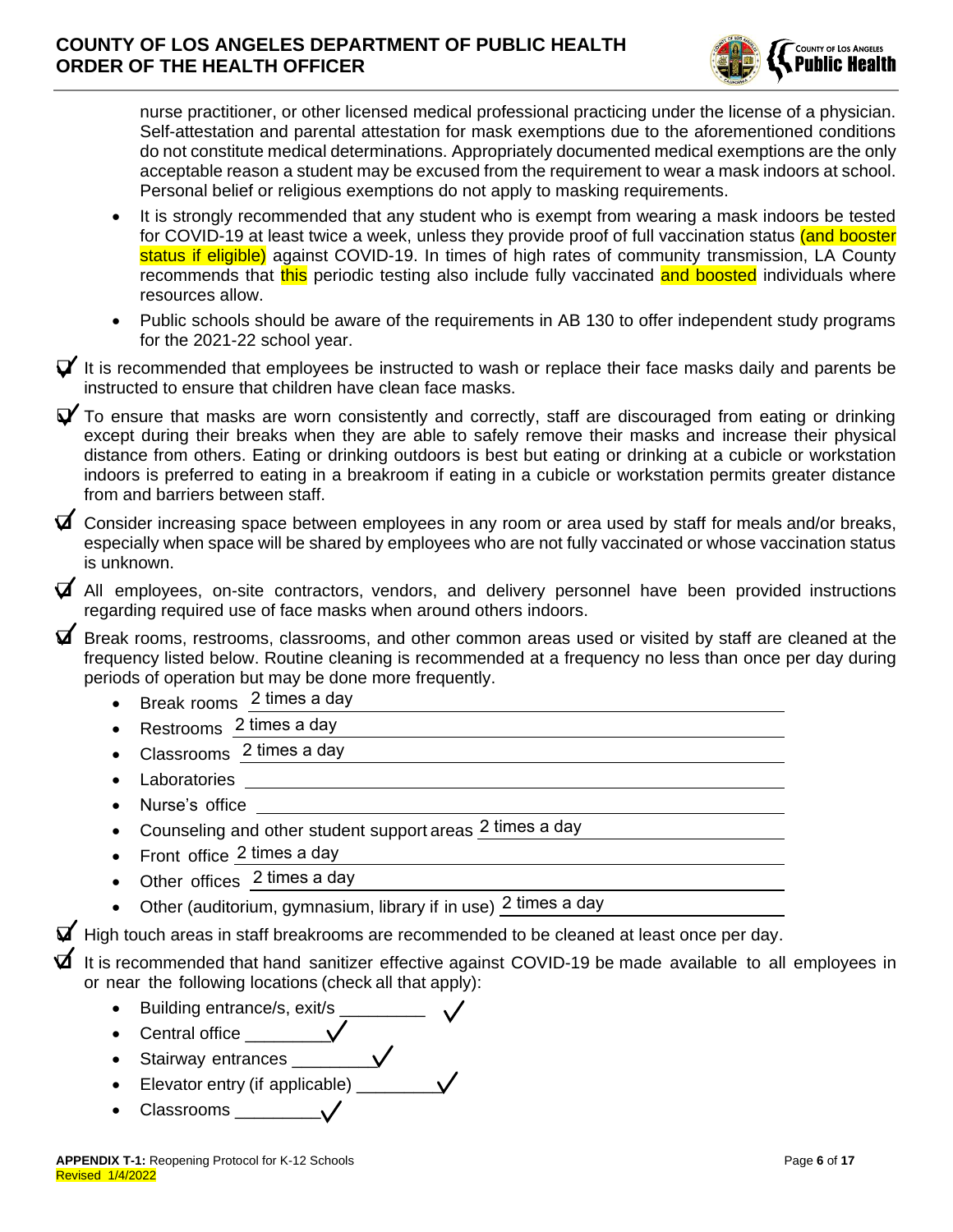

- Faculty breakroom  $\rule{1em}{0.15mm}$   $\sqrt{}$
- Faculty offices:  $\sqrt{}$

 $\blacktriangleright$  It is recommended that employees be offered frequent opportunities to wash their hands with soap and water.

 $\vec{a}$  Copies of this Protocol have been distributed to all employees.

❑ Optional—Describe other measures:

# **B. MEASURES TO ALLOW FOR RECOMMENDED PHYSICAL DISTANCING AND REDUCE CROWDING BY STAFF, STUDENTS AND VISITORS (CHECK ALL THAT APPLY)**

\_\_\_\_\_\_\_\_\_\_\_\_\_\_\_\_\_\_\_\_\_\_\_\_\_\_\_\_\_\_\_\_\_\_\_\_\_\_\_\_\_\_\_\_\_\_\_\_\_\_\_\_\_\_\_\_\_\_\_\_\_\_\_\_\_\_\_\_\_\_\_\_\_\_\_\_\_\_\_\_\_\_\_\_\_

**NOTE**: LACDPH recommends that measures be implemented to create physical distancing when doing so will not interfere with the full-time attendance of all enrolled students. This is especially important during times that groups of students are outside the classroom (e.g., hallway transitions) and/or anytime masks must be removed in a group setting (e.g., lunch time, recess) where increased physical distance is preferred. For situations when physical distancing may not be feasible (e.g., very full classrooms), the importance of 100% mask adherence is critical.

 $\blacksquare$  Maximum number of employees permitted in facility, is:  $60$  . The set of the set of the set of the set of the set of the set of the set of the set of the set of the set of the set of the set of the set of the set o

❑ Face masks are required at all times on school buses and vans.

❑ Consider maintaining measures to promote physical distancing of students on school busses since many students remain unvaccinated. These measures may include (check all that apply):

- Seating one child per bus seat.
- Use of alternating rows.
- Open windows as air quality and rider safety concerns allow.

❑ Additional measures that may be considered to promote physical distancing and reduce rider density on school buses (Check all that apply):

- Staggered school start times to permit more than one trip per bus at school start and close.
- Implementation of measures that make it easier for parents to drive students to school, such as availability of early opening with staff presence, expanded short-term parking at schools, and presence of staff at drop-off areas to assure safe movement of students from drop-off to school entry. \_\_\_\_\_\_\_\_\_
- Implementation of measures that facilitate safe and age-appropriate student travel to school including Safe Routes to School walking groups, use of school crossing guards, bicycle safety and bike route programming.
	- $\circ$  Parents have been engaged in working with school personnel to assure that alternative transportation options are appropriately supervised and have incorporated strategies for physical distancing and use of face masks.
	- $\circ$  Building infrastructure is adapted to maximize support for bicycle commuting and capacity for bike storage is increased if possible.
- Other: \_\_\_\_\_\_\_\_\_\_\_\_\_\_\_\_\_\_\_\_\_\_\_\_\_\_\_\_\_\_\_\_\_\_\_\_\_\_\_\_\_\_\_\_\_\_\_\_\_\_\_\_\_\_\_\_\_\_\_\_\_\_\_\_\_\_\_\_\_\_\_

 $\blacktriangledown$  Consider implementing measures to reduce crowding as students, parents or visitors enter and move through the school building. These may include (check all that apply):

- Schedules are adjusted to avoid crowding in common spaces and when possible, allow single classrooms or small groups to move through common spaces (such as hallways and bathrooms) at a given time.
- School employees are deployed in hallways to promote physical distancing and reduce loitering and crowding as students enter and proceed to classrooms. \_\_\_\_\_\_\_\_\_\_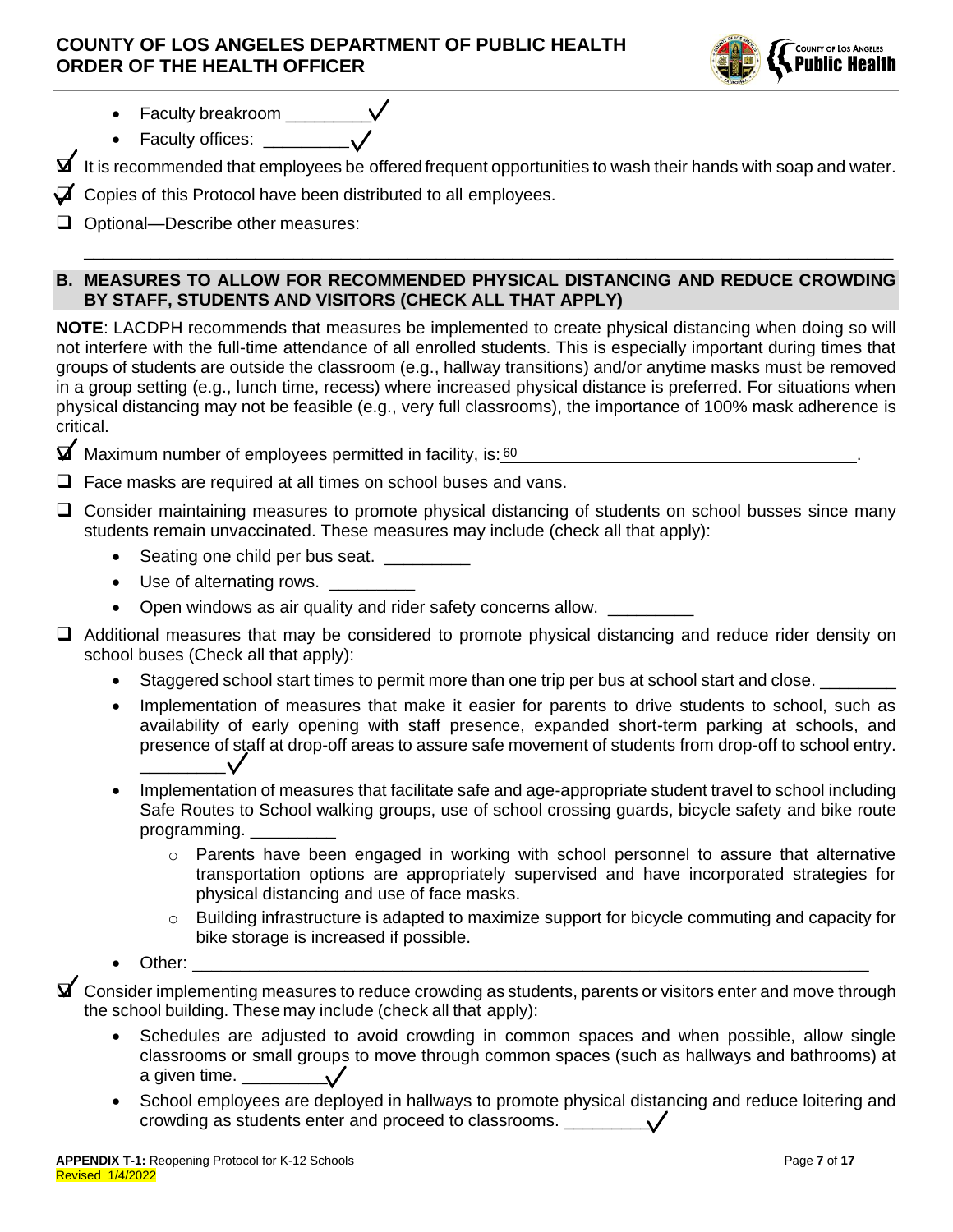

- Elevator capacity, if applicable, is limited to reduce crowding. All riders are required to wear face masks. \_\_\_\_\_\_\_\_\_
- The following measures may be implemented to avoid crowding on stairways:
	- $\circ$  Designation of up and down stairways
	- $\circ$  Staggering of breaks between classes
	- $\circ$  Monitoring of stairways by school staff
	- $\circ$  Other:

❑ Consider adopting a school-wide approach to creating and maintaining stable groups, in which supervising adults and children stay together for as many activities as possible (e.g., meals, recreation, etc.), and avoid inter-mingling with people outside of their group in the setting, throughout the school day. Stable groups are considered a best practice at all grade levels and therefore recommended but not required.

- Students with IEP or 504 plans who require specialized services may be pulled out of their general education classroom and grouped with other students requiring similar services as needed to provide appropriate level of instruction and care.
- Specialized staff who serve students with IEP or 504 plans and/or provide specialized services will need to work with different stable groups during the school day and this should be accommodated. Staff that are not fully vaccinated should consider wearing a face shield in addition to the required mask if entering multiple classrooms for this purpose. All staff should be encouraged to wash or sanitize hands after leaving a classroom and before entering another classroom with a different group of students.

 $\blacktriangleright$  Consider implementing measures that allow for recommended physical distancing within classrooms when possible without interfering with essential operations. These may include the following measures (check all that apply):

- Classroom furniture is set up to maximize distance between students and between students and teachers. As a best practice, avoid using "pod" seating arrangements in classrooms. Where distancing is not feasible consider other safety measures including focus on high mask adherence.
- Consider enhancing other mitigation layers, such as stable groups or improved ventilation.
- Maintain an increased distance as much as possible during times when students or staff are not masked (e.g., due to eating or drinking, napping).
- Nap or rest areas in classrooms have students placed an increased distance apart and alternating feet to head.
- Other:

❑ Consider offering physical education classes outdoors as much as possible and select activities that allow for physical distancing. Physical education classes held indoors requires all present to wear masks except when drinking water.

 $\blacktriangledown$  Consider implementing school policies that promote physical distancing in locker rooms. Policies may include:

- Offering access to locker rooms only when staff supervision is possible. Staggering locker room access. Consider limiting the total time students and student athletes spend in locker rooms, for example, suggest student athletes shower at home after practice and games.
- Creating alternative options for storage of student clothing, books, and other items.

 $\blacktriangledown$  Consider implementing measures to increase physical distancing during school meals when students will be unmasked. These may include (check all that apply):

- Meals are eaten in classrooms or outdoors, without mingling of stable groups from different classrooms. \_\_\_\_\_\_\_\_\_
- If students line up to pick up food, tape or other markings are used to promote distance between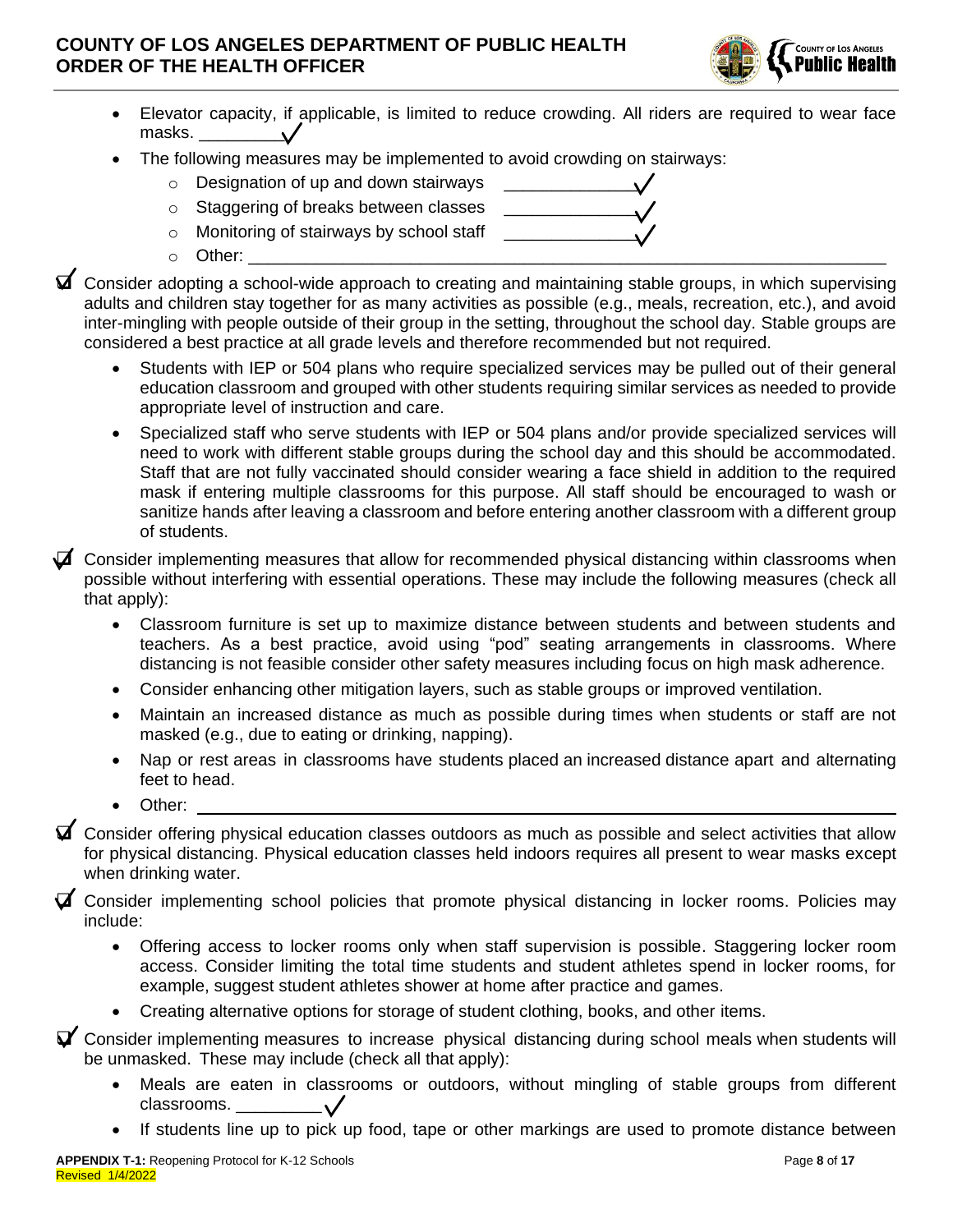

students.

- Staff are deployed during meals to maintain distancing and prevent mixing of students from different stable groups.
- If meals take place in a cafeteria, mealtimes are staggered to reduce the number of groups in the cafeteria at any one time.
- If meals take place in a cafeteria, space between all tables/chairs has been increased to maintain distance between students while eating. Barriers between tables and/or chairs may be used as an alternative when distancing is not possible.

❑ Consider implementing measures to promote physical distancing in school areas used for student support services.

- Student support staff, including school employees (nurses, guidance counselors, therapists, etc.) and employees of adjunct support programs (clinicians, health educators, etc.) are encouraged to maintain when feasible physical distance while engaging in student support activities.
- Furniture and equipment in school areas used for student support services are arranged to promote distancing between any two students and/or between students and staff.
- Sharing of equipment and supplies is avoided where possible.
- Staff offering student support services are provided with appropriate Personal Protective Equipment (PPE) per Cal/OSHA requirements.

### **C. MEASURES THAT ENSURE INFECTION CONTROL (CHECK ALL THAT APPLY TO THE FACILITY)**

- $\blacktriangledown$  Symptom screening is recommended to be conducted before students, visitors and staff enter the school. Screening should include a check-in concerning symptoms consistent with possible COVID-19 and any other symptoms the individual may be experiencing. These checks can be done remotely (using a digital app) or in person upon arrival. A temperature check with a no-touch thermometer at entry can be included as part of the screening, if feasible, especially for visitors who may not be part of a systematic at-home screening process.
	- Students, staff, and visitors who screen positive at entry or who report symptoms at any point during the school day should be reported to the COVID-19 Compliance Team (see Section A). The COVID-19 Compliance Team will determine whether the individual should be excused from the facility according to DPH guidance on [Symptom and Exposure Screening Pathways](http://www.ph.lacounty.gov/media/Coronavirus/docs/education/ScreeningEducationSettings.pdf) at Educational Institutions. Students who screen positive are **provided** a surgical mask, unless they are already wearing a mask of recommended quality and accompanied to a pre-selected isolation space where they can remain while a determination is made on exclusion and arrangements are made for their return home, where indicated.
	- Per the DPH Symptom and Exposure Screening Pathways, students, staff, and visitors who have had close contact with an individual who has screened positive for symptoms consistent with possible COVID-19 are notified of the potential exposure. These individuals are not required to quarantine unless the exposure has been confirmed through a positive COVID-19 diagnostic viral test or a clinical diagnosis from a medical provider. Students who have a confirmed exposure are accompanied to preselected quarantine space where they can remain until arrangements are made for their return home, unless the student meets criteria to remain in the classroom space during the post-exposure period (students who remain in the classroom space post-exposure must wear a well-fitting, non-cloth mask of multiple layers of non-woven material with a nose wire. This quarantine space is apart from the one set aside for symptomatic students. It may be a separate room or an area within the same room that is set apart by a barrier. Once they return home, they are instructed to self-quarantine as required by Health Officer Quarantine Order.
- $\Box$  Screening of adults and of middle and high school age students should include a question about close contact with anyone at home, school or elsewhere in the past 10 days who has tested positive for COVID-19.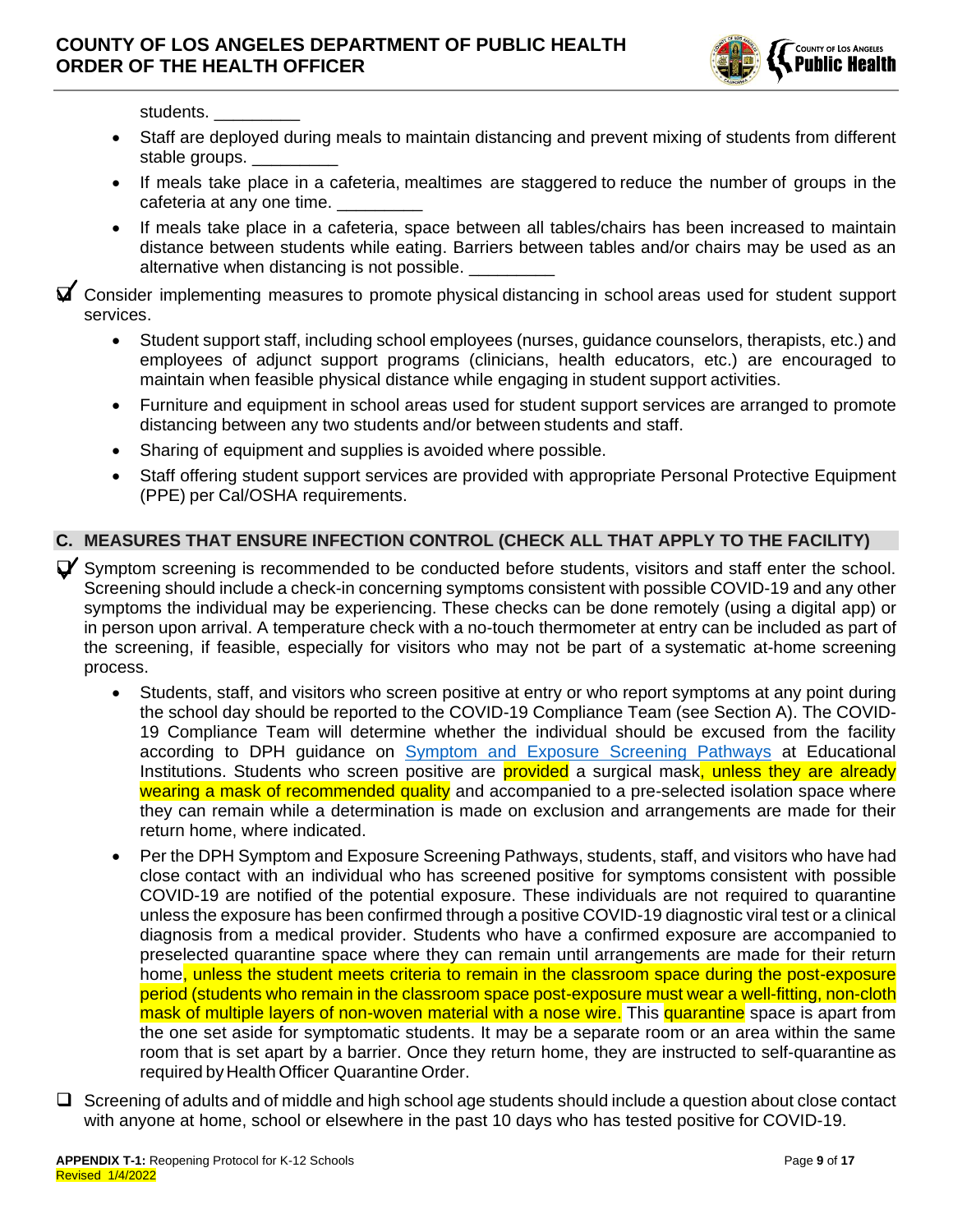

- Anyone who is screened for recent exposure and reports close contact with an infected person should be managed per guidance in [Appendix T2: Exposure Management Plan for K-12 Schools](http://publichealth.lacounty.gov/media/Coronavirus/docs/protocols/ExposureManagementPlan_K12Schools.pdf)
- $\vec{a}$  Consider implementing measures to limit risk of infection due to visits by individuals other than staff and students.These may include (check all that apply):
	- Visitors should be registered in a visitor log that includes a visitor's name, phone number and email address in case this information is needed in the future for contact tracing purposes. If a visitor must be accompanied by another person (e.g., for translation assistance, or because the visitor is a minor, or has minor students) their information should also be captured in the visitor log.
	- Movement of visitors within the school is best limited to designated areas such as the reception or lobby area, offices, conference or meeting rooms, and public rest rooms to the extent feasible, in order to reduce unnecessary interaction with any stable learning groups.
	- Visitors arriving at the school are reminded to wear a face mask at all times while inside the school. This applies to all adults and to children 2 years of age and older. Individuals who have been instructed by their medical provider that they should not wear a face mask should wear a face shield with a drape on the bottom edge, as long as their condition permits it. A drape that is form fitting under the chin is preferred. Masks with one-way valves must not be used. To support the safety of your employees and other visitors, a face mask should be made available to visitors who arrive without them. For the safety of the visitors, as well as the entire school population, it is recommended but not required at this time that visitors wear an increased grade of mask while on campus such as a surgical grade (or medical procedure) mask or higher-level PPE (e.g., KN95 or N95 respirator).
- $\blacktriangledown$  Implementing measures to promote optimal ventilation in the school is strongly recommended. These may include (check all that apply):
	- Movement of classroom learning, meals, and activities to outdoor space is maximized whenever feasible and weather permitting.
	- The school HVAC system is in good, working order. Prior to school reopening, consider having the HVAC system evaluated by an appropriate engineer familiar with the Guidance for Reopening Schools as developed by the American Society of Heating, Refrigerating, and Air-conditioning Engineers (ASHRAE). \_\_\_\_\_\_\_\_\_
	- HVAC systems are set to maximize indoor/outdoor air exchange unless outdoor conditions (recent fire, very high outside temperature, high pollen count, etc.) make this inappropriate.  $\frac{1}{2}$
	- Portable, high-efficiency air cleaners have been installed if feasible. \_\_\_\_\_\_\_\_
	- Doors and windows are kept open during the school day if feasible and if outdoor conditions make this appropriate. Existing fire codes requiring closure of fire-rated doors must be respected. \_\_\_\_\_\_\_\_\_
	- Air filters have been upgraded to a higher efficiency (MERV-13 or higher rating is preferred). \_\_\_\_\_\_\_\_\_
	- Due to large room capacity and high-risk activities occurring on the court, improved ventilation in gymnasiums is a critical strategy to lower risk of viral transmission and outbreaks occurring as a result of high-risk competitive play. Strategic use of fans to improve air exchange at floor level may have significant impact at mitigating this risk. See [Best Practices for Gymnasium Ventilation](http://publichealth.lacounty.gov/acd/ncorona2019/docs/GymVentilationGuidance.pdf) for further guidance. \_\_\_\_\_\_\_\_\_
	- Other:

 $\Box'$  It is recommended to have measures in place to promote appropriate cleaning of space, surfaces, and objects throughout the school. These may include (check all that apply).

- A cleaning schedule has been established in order to avoid both under-and over- use of cleaning products.  $\vee$
- Buses are thoroughly cleaned daily and disinfected after transporting any individual who is exhibiting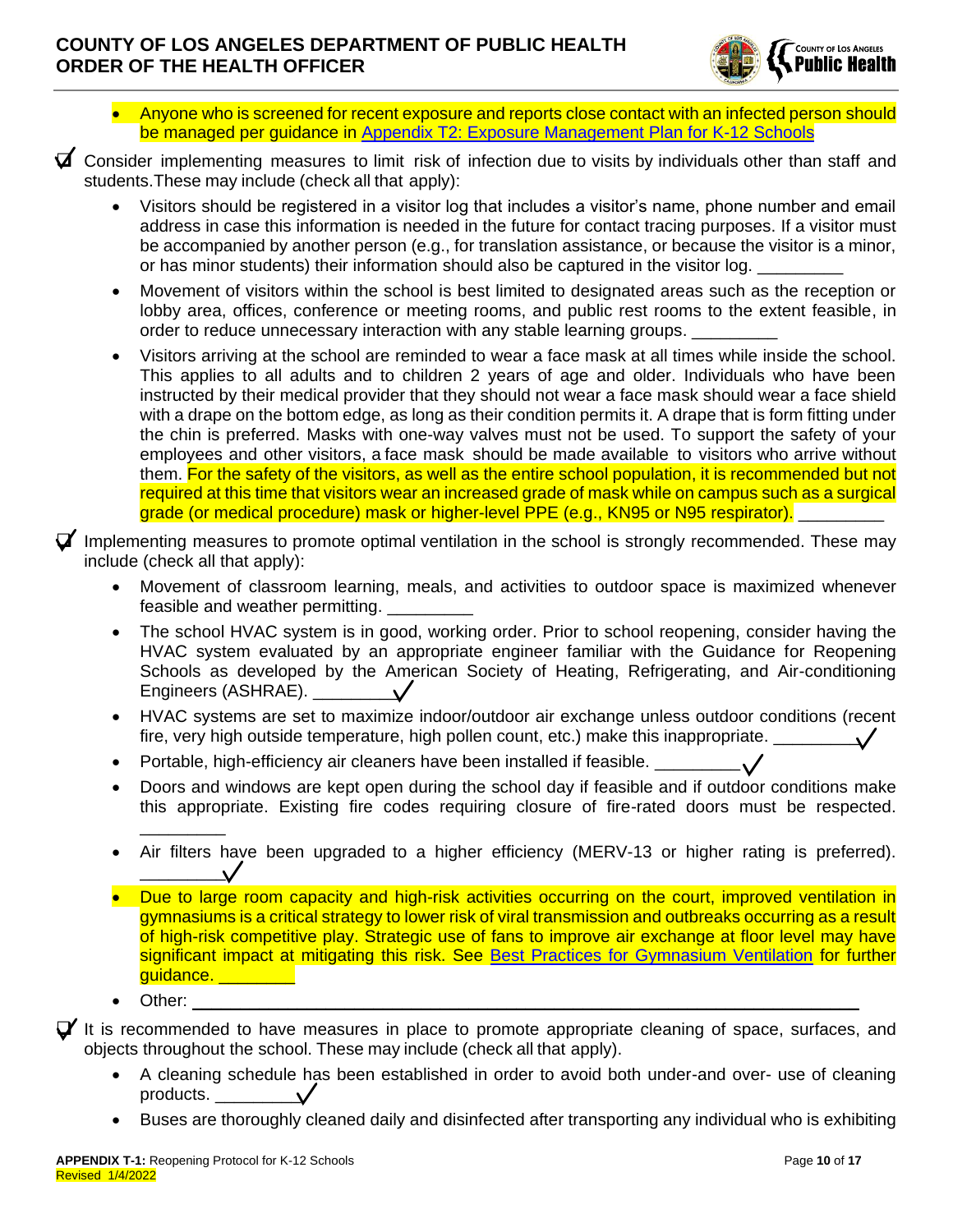

symptoms of COVID-19. Drivers are equipped with disinfectant wipes and disposable gloves to support disinfection of surfaces as needed during a run. Frequently touched surfaces are cleaned after every completed bus route.

- Common areas and frequently touched objects in those areas (tables, doorknobs, light switches, countertops, handles, desks, phones, keyboards, elevator switches and buttons, touch screens, printers/copiers, grab bars, and handrails) are cleaned at least daily and more frequently as resources allow using appropriate products (see below).
- Drinking fountains may be available for use. To minimize the risk of Legionnaire's disease and other diseases associated with water, take steps to ensure that all water systems and features (e.g., drinking fountains, decorative fountains) are safe to use after a prolonged facility shutdown. This includes proper flushing and may require additional cleaning steps (including disinfection). Refer to CDC Guidance for Reopening Buildings After Prolonged Shutdown or Reduced Operation: [https://www.cdc.gov/coronavirus/2019-ncov/php/building-water-system.html.](https://www.cdc.gov/coronavirus/2019-ncov/php/building-water-system.html)
- Where individualized alternatives are not feasible, for example, in laboratories and art rooms where some equipment may have to be used by multiple students, objects and surfaces are sanitized between users.
- Cleaning products that are effective against COVID-19 (these are listed on the Environmental Protection Agency (EPA)-approved list "N) are used according to product instructions. When EPAapproved disinfectants are not available, alternative disinfectants can be used (for example, 1/3 cup of bleach added to 1 gallon of water, or 70% alcohol solutions). Do not mix bleach or other cleaning and disinfection products together – this causes toxic fumes that may be very dangerous to breathe.  $\overline{\phantom{a}}$
- Custodial and other staff responsible for cleaning and disinfecting school surfaces and objects are trained on manufacturer's directions, Cal/OSHA requirements for safe use and as required by the Healthy Schools Act, as applicable.
- Custodial staff and other staff responsible for cleaning and disinfecting are equipped with appropriate personal protective equipment (PPE), including gloves, eye protection, respiratory protection and other appropriate protective equipment as required by the product.
- All cleaning products are kept out of children's reach and stored in a space with restricted access.  $\overline{\phantom{a}}$
- Ventilation is maximized during cleaning and disinfecting to the extent feasible. If using air conditioning, use the setting that brings in fresh air. Replace and check air filters and filtration systems to ensure optimal air quality.
- Enhanced cleaning and disinfection of school premises, when indicated, is done when students are not at school with adequate time to let spaces air out before the start of the school day.
- Steps are taken to ensure that all water systems and sinks are safe to use after a prolonged facility shutdown to minimize the risk of Legionnaires' disease and other diseases associated with water.  $\overline{\phantom{a}}$
- Restrooms, lobbies, break rooms and lounges, and other common areas are cleaned at the frequency listed below. Routine cleaning is recommended at a frequency no less than once per day during periods of operation but may be done more frequently.
	- o Restrooms: 2 times a day
	- o Lobbies/entry areas: 2 times a day
	- o Teacher/staff break rooms: 2 times a day
	- o Classrooms: 2 times a day
	- o Cafeteria dining area: 2 times a day
	- $\circ$  Cafeteria food preparation area:  $2 \text{ times a day}$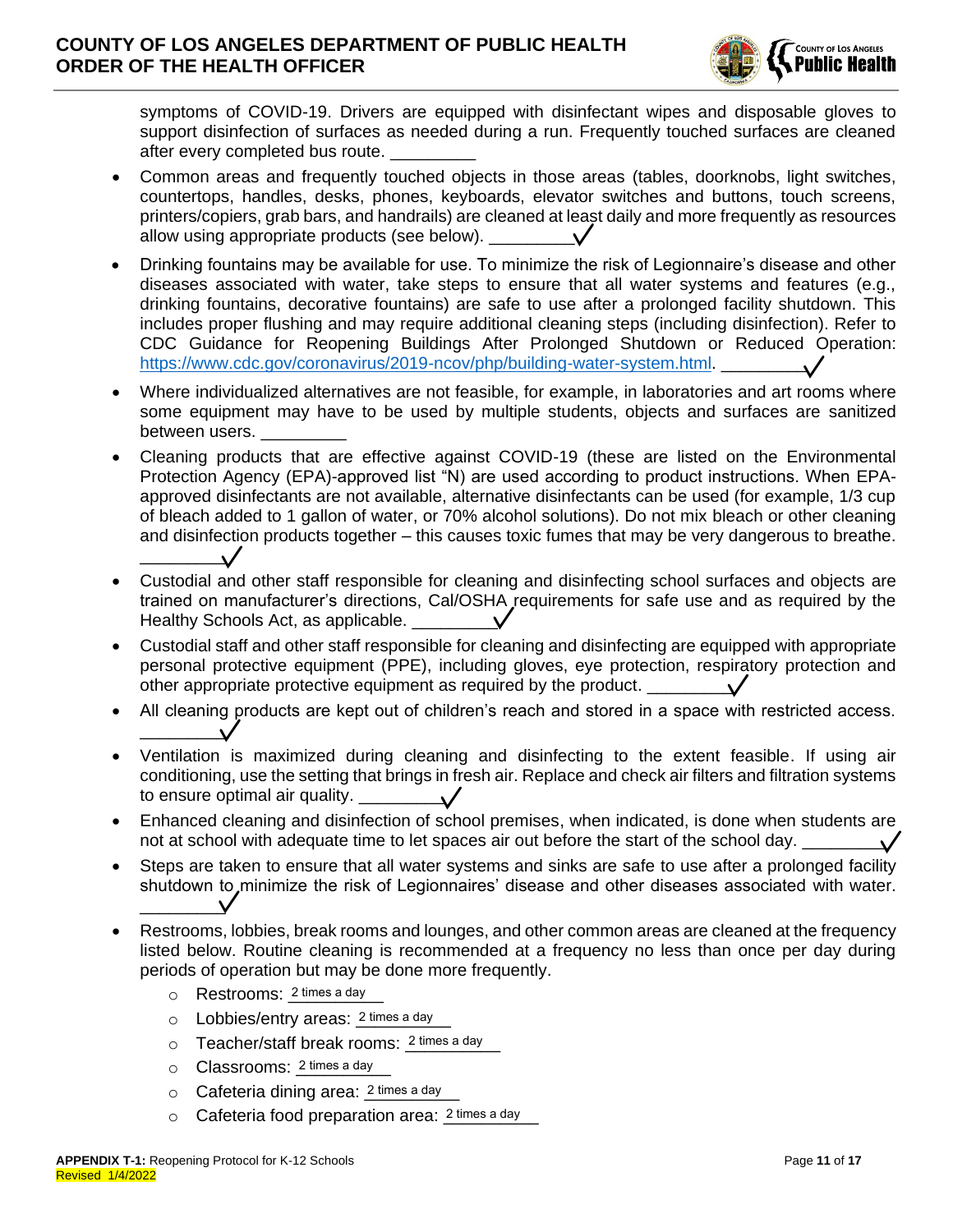

- o Front office: 1 time a day
- $\circ$  Other offices:

\_\_\_\_\_\_\_\_\_

 $\circ$  Other areas:

 $\blacktriangledown$  Measures are in place to ensure use of appropriate face masks by all staff, students, and visitors at all times when indoors. These must include (check all that apply):

- Staff, parents, and students are informed of the requirement for face masks prior to the start of the school year and on a regular basis throughout the school year.
- All students 2 and older are required to wear face masks at all times while indoors on school property except while eating, drinking, or carrying out other activities that preclude use of face masks.
- All students 2 and older are also required to wear masks while outdoors on campus when in crowded settings, and in other outdoor spaces where distancing is not possible or practical.
- It is strongly recommended but not required that students wear upgraded masks. A well-fitting, noncloth mask of multiple layers of non-woven material with a nose wire is recommended. Nothing in this protocol requires that the school provide upgraded masks to its general student population and parental preference should be respected as to the level of PPE the student wears. **However, universal masking with some appropriate type of face covering is still currently required for both indoor and outdoor settings on the school campus.** Exceptions to universal masking requirements would include when actively eating or drinking and in outdoor settings where physical distancing can be reliably maintained. Upgraded level of masking may be required for a limited time in special circumstances such as a student in school who was recently isolating after illness and/or a positive test or recently exposed to a confirmed case
- Alternative protective strategies may be adopted to accommodate students who are on Individualized Education or 504 Plans and who have medical reasons why they cannot use or tolerate a face mask. They should substitute a face shield with drape at the bottom if tolerated. Assessing for exemption due to a medical condition, mental health condition, disability that prevents wearing a mask, or hearing impairment is a medical determination and therefore must be made by a physician, nurse practitioner, or other licensed medical professional practicing under the license of a physician. Selfattestation and parental attestation for mask exemptions due to the aforementioned conditions do not constitute medical determinations.
- Information is provided to staff, parents and students concerning proper use of face masks including the need to wash <mark>or replace</mark> face masks after each day's use.
- Signage at the entry to the school, at the entry to the school office and throughout the school building reinforces this requirement and depicts proper use of face masks.
- As feasible, two face masks are provided to each student at the start of the school year. If that is not feasible, parents and students are given information concerning methods for making their own face masks. \_\_\_\_\_\_\_\_\_
- Parents of younger children are encouraged to provide a second face mask for school each day in case the one a child is wearing gets soiled; this would allow for a change of the face mask during the day.  $\overline{\phantom{a}}$
- Staff who are deployed at school entry or in hallways or other common areas remind students of rules concerning use of face masks. \_\_\_\_\_\_\_\_\_
- Employees engaged in activities (such as provision of physical therapy or personal assistance to individual students) are equipped with appropriate personal protective equipment (gloves, masks, gowns, etc.), as appropriate. \_\_\_\_\_\_\_\_\_

**NOTE:** Staff and students who are alone in closed offices are not required to wear face masks. Students may also remove face masks indoors when eating or napping or when wearing a face mask is otherwise impracticable (e.g., while swimming or showering). The school may consider whether it is appropriate for a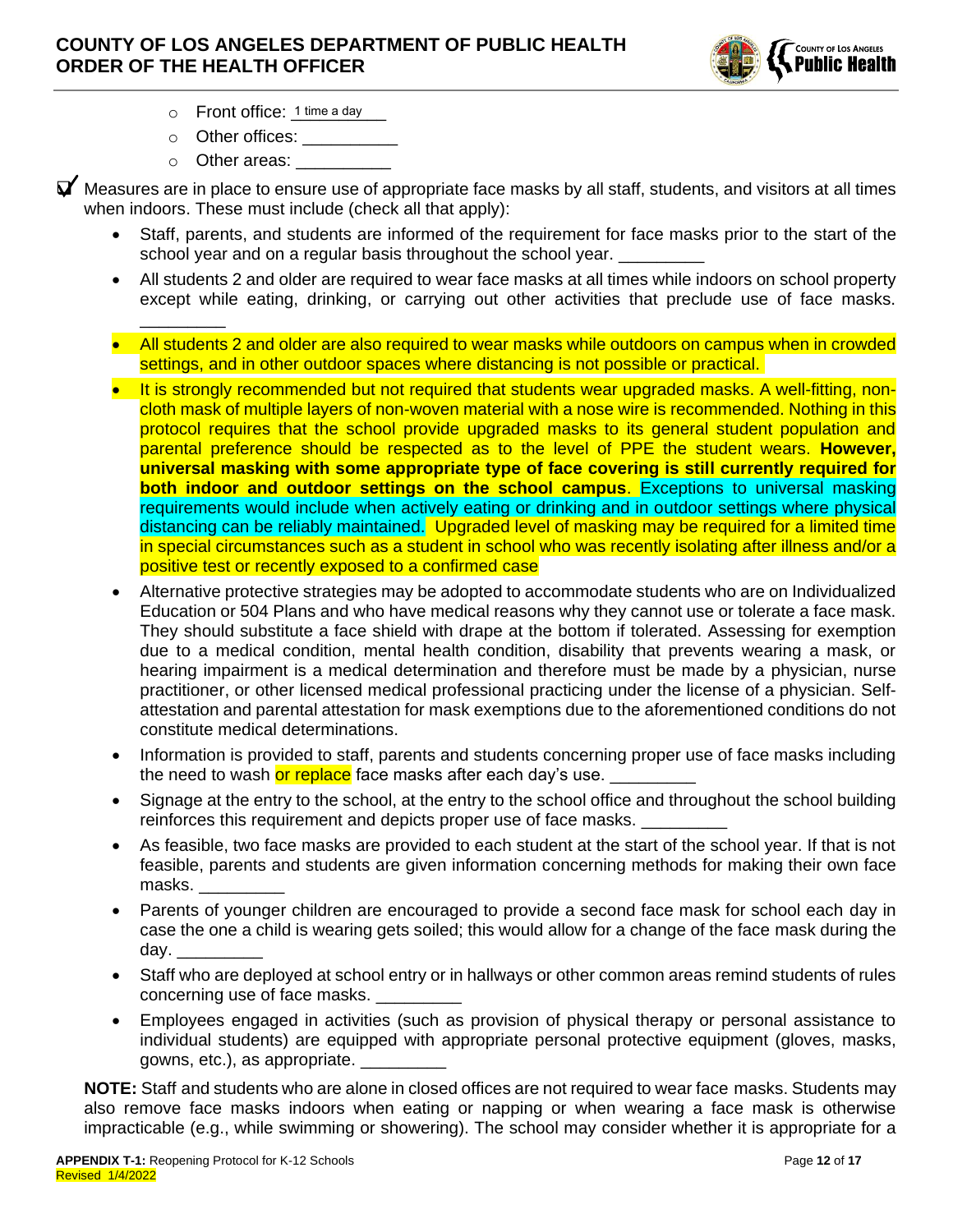

teacher in the early grades to use a plastic face shield with a tucked-in drape below the chin as a substitute for a face mask to enable the youngest students to see their teacher's face and avoid potential barriers to phonological instruction. Masks with transparent areas that make the lips and mouth visible also exist for this purpose and are permitted as an exemption to the upgraded mask requirements for staff for this specific purpose and only for the period of time when this activity requires the exemption.



 $\blacktriangledown$  Implementing measures to promote frequent hand washing by staff, students, and visitors is recommended. These may include (check all that apply):

- Students and staff are given frequent opportunities to wash their hands for 20 seconds with soap, rubbing thoroughly after application, and use paper towels (or single-use cloth towels) to dry hands thoroughly. \_\_\_\_\_\_\_\_\_
- Younger students are regularly scheduled for frequent handwashing breaks, including before and after eating, after toileting, after outdoor play, and before and after any group activity.
- Staff are instructed to model frequent handwashing, especially in lower grades where bathroom time is an opportunity to reinforce healthy habits and monitor proper hand washing.
- Portable handwashing stations have been placed near classrooms to minimize movement and congregations in bathrooms to the extent practicable.
- Ethyl alcohol-based (contains at least 60% ethanol) hand sanitizer is made available to students and staff at strategic locations throughout the school where there is no sink or portable handwashing station (in or near classrooms, rooms in which support services are provided, music and art rooms). Ethyl alcohol-based hand sanitizer is preferred and should be used in school environments. Hand sanitizers with isopropyl alcohol as the main active ingredient are not used in the school, as it is more irritating and can be absorbed through the skin.
- Swallowing alcohol-based hand sanitizers can cause alcohol poisoning. Hand sanitizer is not out in the open and should be used with adult supervision for children under age 9. Faculty and staff have been made aware of the risk of ingestion and that they should call Poison Control at 1-800-222-1222 if there is reason to believe that a student has consumed hand sanitizer.
- Hand sanitizer, soap and water, tissues and trash cans are available at or near the entrance of the facility, at reception, and anywhere else inside the workplace or immediately outside where people have direct interactions.

### **SPECIAL CONSIDERATIONS FOR PERFORMING ARTS**

#### ❑ **Music classes**

- Any group musical activity requires participants to wear face masks both indoors and outdoors. However, individuals may practice such activities without masks when outdoors when alone and with enhanced physical distancing from others, and when alone indoors in a studio or practice room with the door closed.
- Playing of wind instruments is permitted in a group setting as long as the following safety measures are adhered to:
	- $\circ$  Those playing wind instruments must properly wear a modified face covering that allows for direct contact with the instrument mouthpiece whenever they are playing the instrument. During periods that the students are not actively practicing or performing, they should switch to full face coverings.
	- $\circ$  Instrument bell covers must be used during playing of wind instruments.
	- $\circ$  A minimum of 3 feet of physical distancing must be maintained between participants.
	- o Perform at least weekly screening testing with either PCR testing or antigen testing of **all** unvaccinated individuals and fully vaccinated individuals who are eligible for but overdue for their booster shot who are participating in the group practice or performance. Those musicians playing wind instruments must test at least weekly regardless of vaccination status.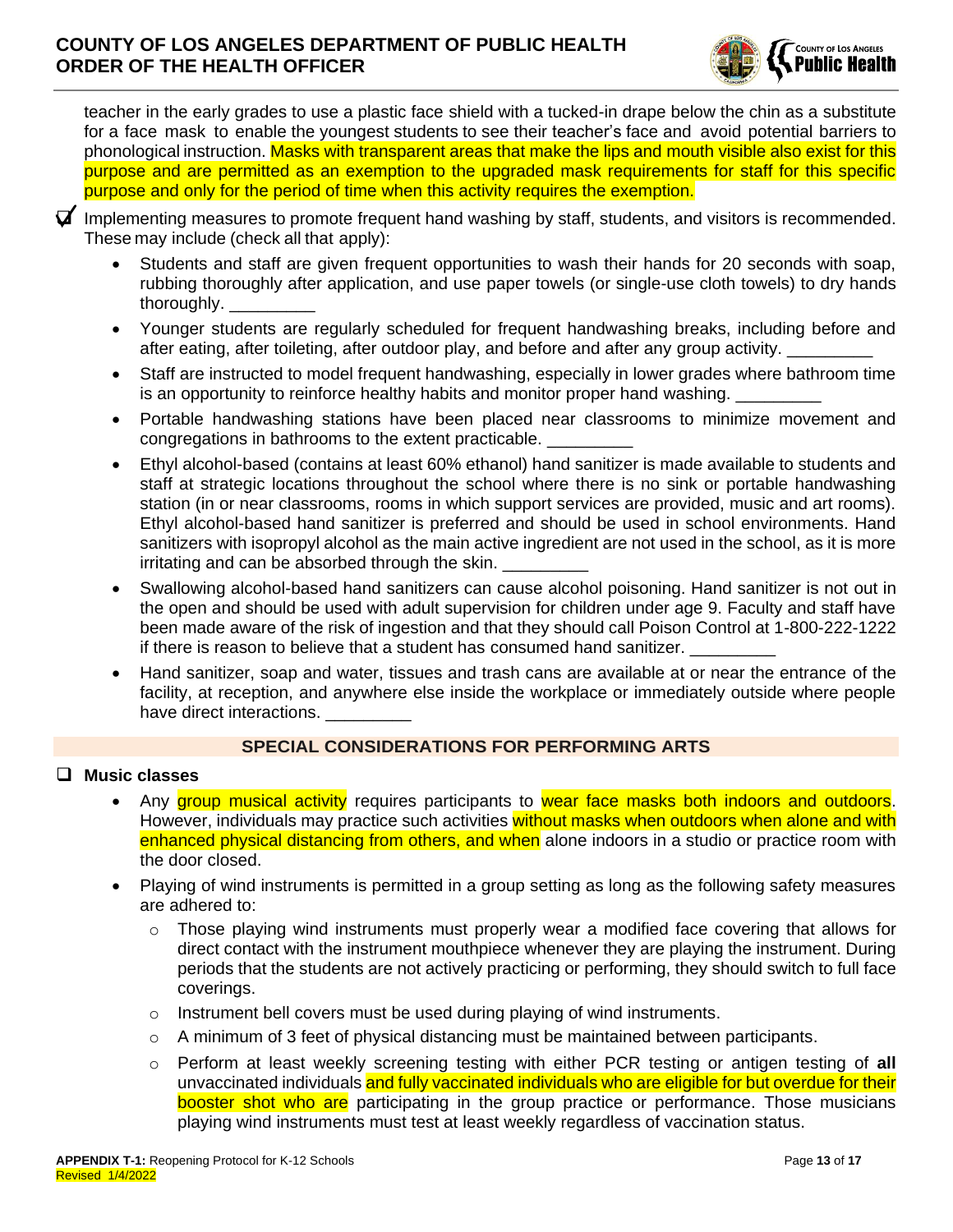

- For activities that generate more forceful expired respiratory droplets such as singing, increased distance between individuals and engaging in these activities outside is strongly recommended. Individual singers may practice alone **outdoors and** indoors in a studio or practice room without a mask or with a single instructor present if both of them are **appropriately** masked per the quidance contained above in this protocol. Increased distance between the singer and instructor is recommended.
- Limit the exchange (or sharing) of any instruments, parts, music sheets, or any other items.
- Use disposable absorbent pads or other receptacles, where possible, to catch the contents of spit valves or water keys; discard or clean properly after use.

#### ❑ **Theater classes**

- Students and instructors in theater classes must wear face masks at all times. It is recommended that there be increased physical distance if the participants are enunciating (for example, those in a theater workshop).
- Limit, where possible, sharing of props, costumes, and wigs. If they must be shared, choose props, costumes and other materials that can be more easily disinfected. All props must be disinfected before first use on the set, and between uses by different actors. All shared clothing must be cleaned after each use. All wigs or other shared prosthetics must be disinfected after each use.
- Clean dressing rooms, green rooms, and production areas using a disinfectant from EPA's List N: Disinfectants for COVID-19.
- Consider holding virtual or outdoor rehearsals and performances instead of indoor. Masks must be worn at all times when multiple individuals are participating together in the activities.

# ❑ **Dance classes**

- Students and instructors must wear face masks at all times. Masks may be removed briefly to drink water; during water breaks, students should be reminded to maintain an increased distance from others while masks are removed. Students should be reminded to limit their exertion to a level that is comfortable while wearing a face mask and to immediately take a break from exercise if they begin to experience any difficulty breathing. Masks may be briefly removed while a participant rests and catches their breath as long as they move an appropriate distance from all others in the space. Masks should be changed if they become wet, if they stick to a person's face, or if they obstruct breathing.
- For activities that generate a greater volume of respiratory droplets such as heavy exertion, increasing the distance between individuals and limiting such activities to outdoor space is strongly recommended.
- Maximize use of outdoor space for practice and performance as much as possible. Masks must be worn at all times when multiple individuals are participating together in the activities.

### ❑ **Music Recording**

- Singing in sound booths/recording booths is permitted at this time as long as face masks are worn at all times as required. Increased distance between singers and from all others in the booth is strongly recommended due to the large amount of respiratory droplets released into a relatively small, confined indoor space.
- Playing of wind instruments inside a sound booth with others present in the booth is permitted as long as musicians comply with all requirements above. Refer to section on music classes.
- Singers or musicians playing wind instruments are permitted to perform in the sound booth without masks and other protective equipment only if they are sealed in the booth for solo recording and no other individuals are in the booth at the time.
- Other group instrumental music may be recorded using a sound booth; however, a minimum of 3 feet of physical distance should be maintained between all musicians at all times and masks are required as for all other spaces.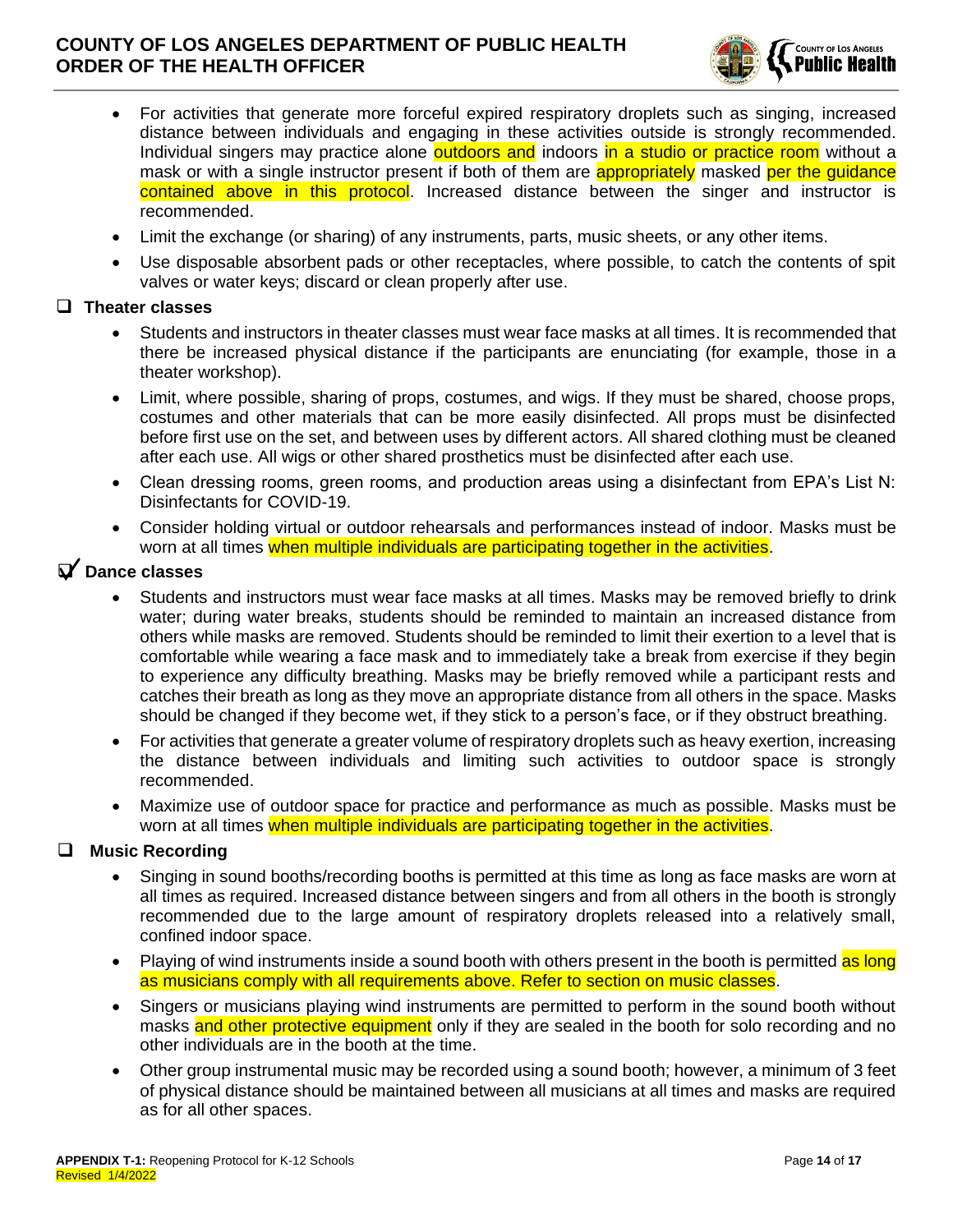

• Before the booth is used by another musician or group of musicians, the booth should be well ventilated (consider use of an air purifying device) to promote full air exchange and shared equipment (e.g., microphones) should be sanitized.

#### ❑ **Performances**

- Any performances should follow the [Best Practices Guidance for Smaller Events](http://publichealth.lacounty.gov/acd/ncorona2019/bestpractices/venues/) to reduce the risk of spreading COVID-19, unless your performance or event is a [Mega Event](http://www.publichealth.lacounty.gov/media/Coronavirus/docs/business/FAQ-MegaEvent_VaxTest.pdf) (defined as more than 1,000 attendees in an indoor venue or 10,000 attendees outdoors), then you should follow the [Guidance for Mega Events.](http://publichealth.lacounty.gov/acd/ncorona2019/bestpractices/largeevents/)
- Note that all performances in TK-12 school-sponsored productions require use of masks in indoor spaces by all persons present, including performers during the performance, regardless of vaccination status. At this time, student performers are also required to wear appropriate face coverings during outdoor performances as well. Spectators are not required to mask outdoors unless the performance qualifies as an outdoor mega-event. A TK-12 school-sponsored performance includes any performing art activity that is supervised, organized or sponsored by the school and includes students as part of their curricular or extracurricular programming, regardless of whether the performance is held at the school campus or at an offsite venue.

### **D. MEASURES THAT COMMUNICATE TO THE CAMPUS COMMUNITY AND THE PUBLIC**

- ❑ Information should be sent to parents and students prior to the start of school concerning school policies related to (check all that apply):
	- Isolation and quarantine policies as they apply to students who have symptoms or may have been exposed to COVID-19
	- Options for COVID-19 testing if the student or a family member has symptoms or has been exposed to COVID-19

\_\_\_\_\_\_\_\_\_\_\_\_\_\_\_\_\_\_\_\_\_\_\_\_\_\_\_\_\_\_\_\_\_\_\_\_\_\_\_\_\_\_\_\_\_\_\_\_\_\_\_\_\_\_\_\_\_\_\_\_\_\_\_\_\_\_\_\_\_\_\_\_\_\_\_\_\_\_

- Who to contact at the school if student has symptoms or may have been exposed:
- How to conduct a symptom check before student leaves home
- Required use of face masks
- Importance of student compliance with any physical distancing and infection control policies in place \_\_\_\_\_\_\_\_
- Changes in academic and extracurricular programming in order to avert risk
- School policies concerning parent visits to school and advisability of contacting the school remotely
- Importance of providing the school with up-to-date emergency contact information including multiple parent contact options
- Other: \_\_\_\_\_\_\_\_\_\_\_\_\_\_\_\_\_\_\_\_\_\_\_\_\_\_\_\_\_\_\_\_\_\_\_\_\_\_\_\_\_\_\_\_\_\_\_\_\_\_\_\_\_\_\_\_\_\_\_\_\_\_\_\_\_\_\_\_\_\_\_

 $\blacktriangledown$  A copy of this protocol is posted at all public entrances to the school and uploaded to a public facing page on the school or district website.

 $\blacktriangledown$  Signage has been posted throughout the school reminding staff and students of policies concerning use of face masks and importance of hand washing.

 $\triangledown$  Signage is posted at each public entrance of the school informing visitors that they should not enter the facility if they have symptoms of COVID-19.

- $\blacktriangleright$  The school has developed and circulated a communication plan in case full or partial closure is required due to a possible cluster of COVID-19 cases.
- $\blacktriangledown$  Online outlets of the school (website, social media, etc.) provide clear, up-to-date information about building hours, visitation policies, changes in academic and extracurricular programming, and requirements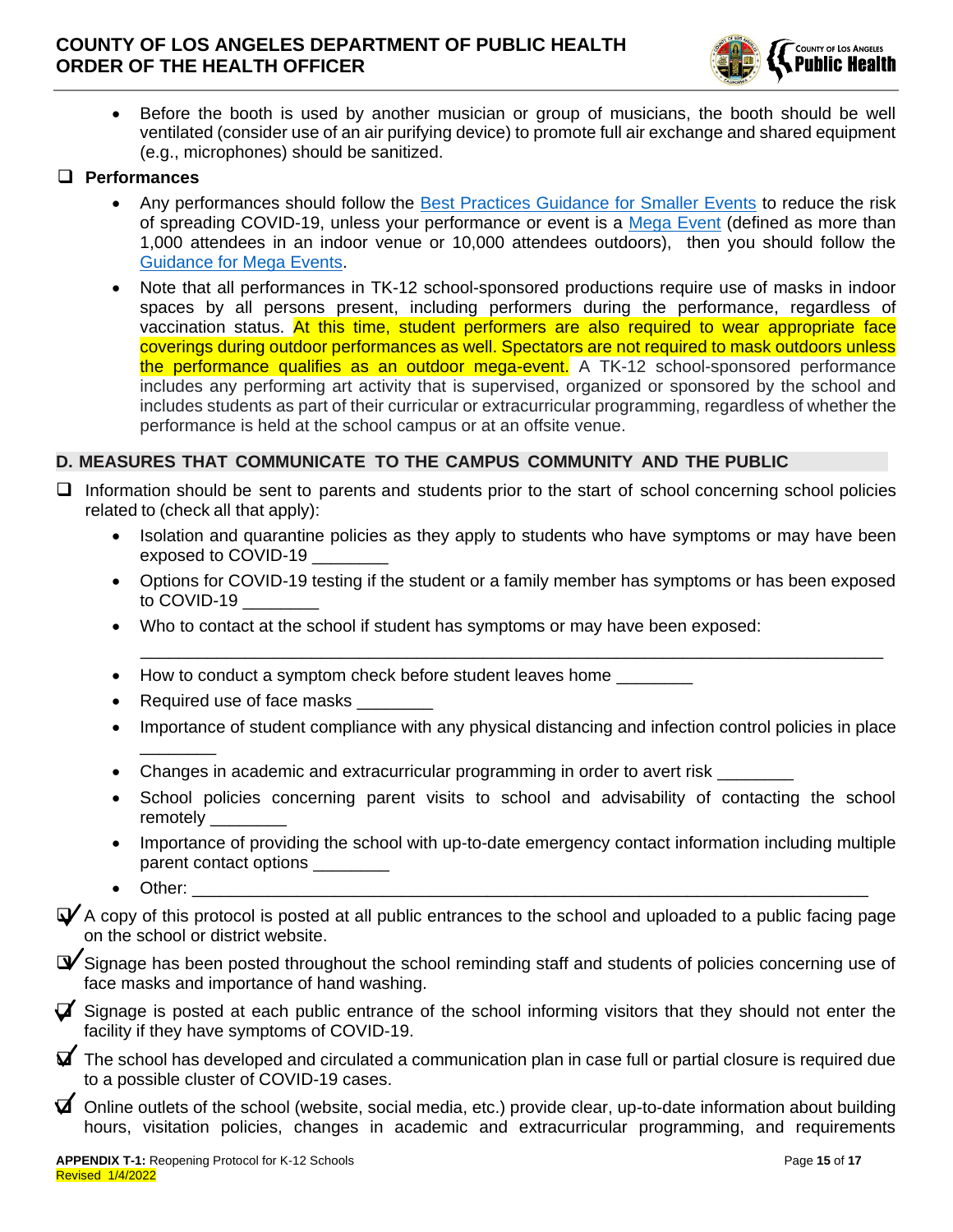

concerning use of face masks, physical distancing, and hand washing.

 $\blacktriangledown$  Online outlets instruct students, parents, and teachers on how to contact the school in case of infection or exposure.

### **E. MEASURES THAT ENSURE EQUITABLE ACCESS TO CRITICAL SERVICES**

- $\triangledown$  A plan for updating Individualized Education Plans (IEPs) and 504 Plans of students with special needs has been developed to ensure that education can continue without undue risk to the student.
	- This plan includes a method for proactive school contact with parents at the beginning of the school year to assure that issues related to the child's education and safety are being addressed.
	- Modifications to individual IEPs and 504 plans may involve remote learning, modifications to the classroom to accommodate student needs, school attendance in a separate area with few students, or a hybrid approach combining in-class and remote learning.
	- Steps taken to modify IEPs and 504 plans to assure student safety comply with relevant provisions of state and federal law.

❑ Administrative services or operations that can be offered remotely (e.g., class registration, form submission, etc.) have been moved on-line.

### **Any additional measures not included above should be listed on separate pages, which the business should attach to this document.**

| You may contact the following person with any<br>questions or comments about this protocol: |                 |  |  |  |
|---------------------------------------------------------------------------------------------|-----------------|--|--|--|
| <b>Business Contact Name:</b>                                                               | Jerome Greening |  |  |  |
| <b>Phone Number:</b>                                                                        | (323) 780-8900  |  |  |  |
| Date Last Revised:                                                                          | January 6, 2022 |  |  |  |

# **SUMMARY OF REQUIRED PROCEDURES CONTAINED IN THIS DOCUMENT**

- ❑ The school must have a COVID-19 Containment, Response and Control Plan that describes the school's comprehensive approach to preventing and containing the spread of COVID-19 on campus.
- $\blacktriangledown$  A plan or protocol to initiate a [School Exposure Management Plan](http://www.ph.lacounty.gov/media/Coronavirus/docs/protocols/ExposureManagementPlan_K12Schools.pdf) consistent with DPH guidance.
- $\blacktriangledown$  A plan to immediately report a cluster of cases (3 or more cases within 14 days) to the Department of Public Health.
- ❑ A plan or protocol for incorporating COVID-19 testing into regular school operations, which at a minimum should describe the strategy for ensuring access to testing for students or employees who are symptomatic or have known or suspected exposure to an individual infected with SARS-CoV-2.
- $\blacktriangledown$  The plan must provide that all testing results will be reported to the Department of Public Health. All employees have been told not to come to work if sick or if they have been exposed to a person who has COVID-19.
- $\blacktriangledown$  Anyone entering school buildings or transports (school buses as well as school buildings) who has contact with others (students, parents, or other employees) is required to wear a face mask while indoors regardless of vaccination status.
- ❑ School employees are required to wear higher grade masks. Surgical masks are minimum requirement. Higher level PPE (e.g., KN95 or N95 respirator masks may also be considered.
- ❑ Students and staff are required to wear masks in outdoor spaces, unless eating or drinking, in any crowded setting where physical distancing cannot be easily or reliably maintained.